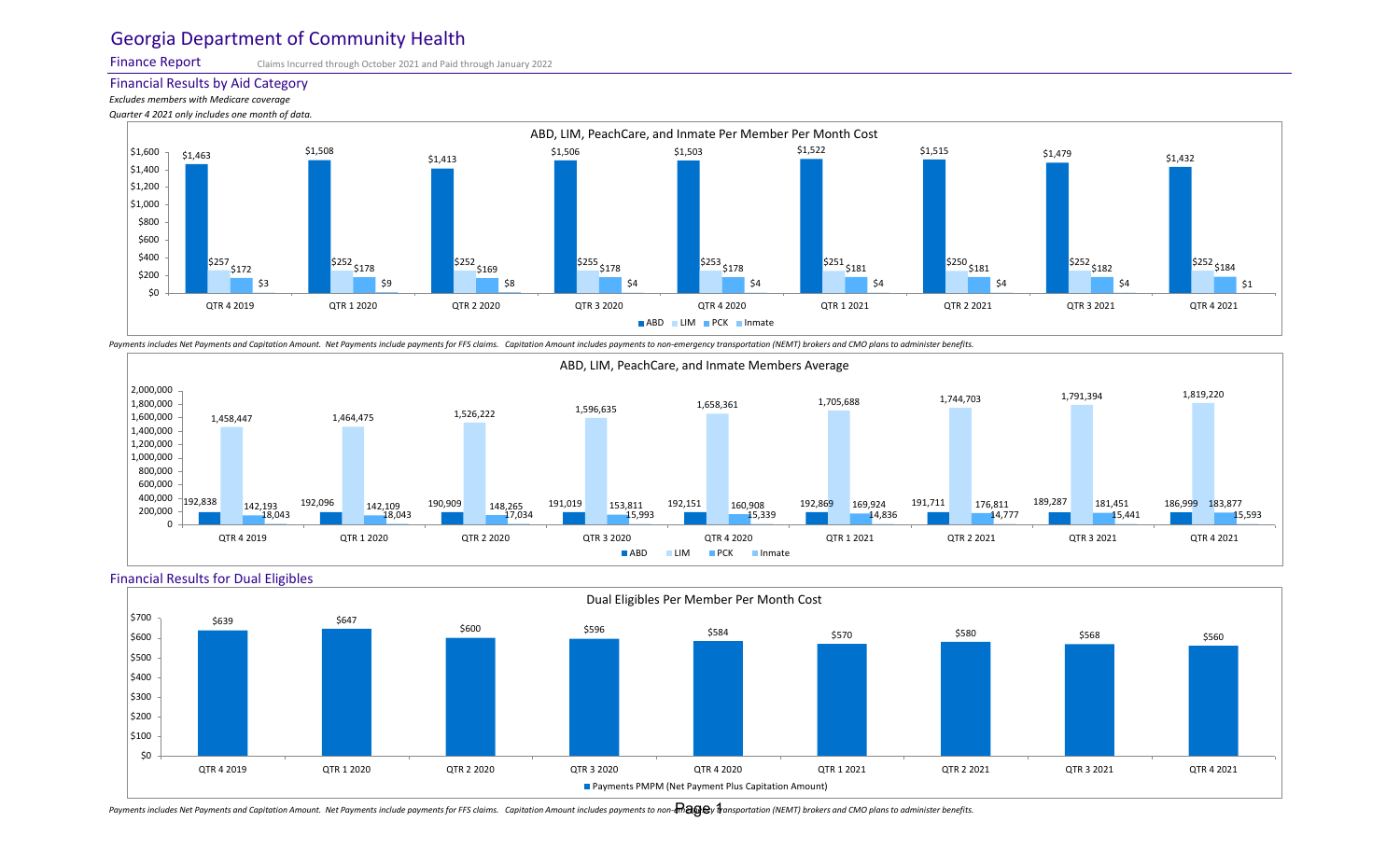Finance Report

#### Claims Incurred through October 2021 and Paid through January 2022

# Financial Results by Plan Group

*Excludes members with Medicare coverage*

*Quarter 4 2021 only includes one month of data.*



![](_page_1_Figure_7.jpeg)

*\* Capitation Amount is the amount Medicaid paid to the plan; this amount is used to calculate the CMO PMPM cost and includes payments to non-emergency transportation (NEMT) brokers and CMO plans. \*\*Net Payment is used to calculate PMPM cost for FFS plans.*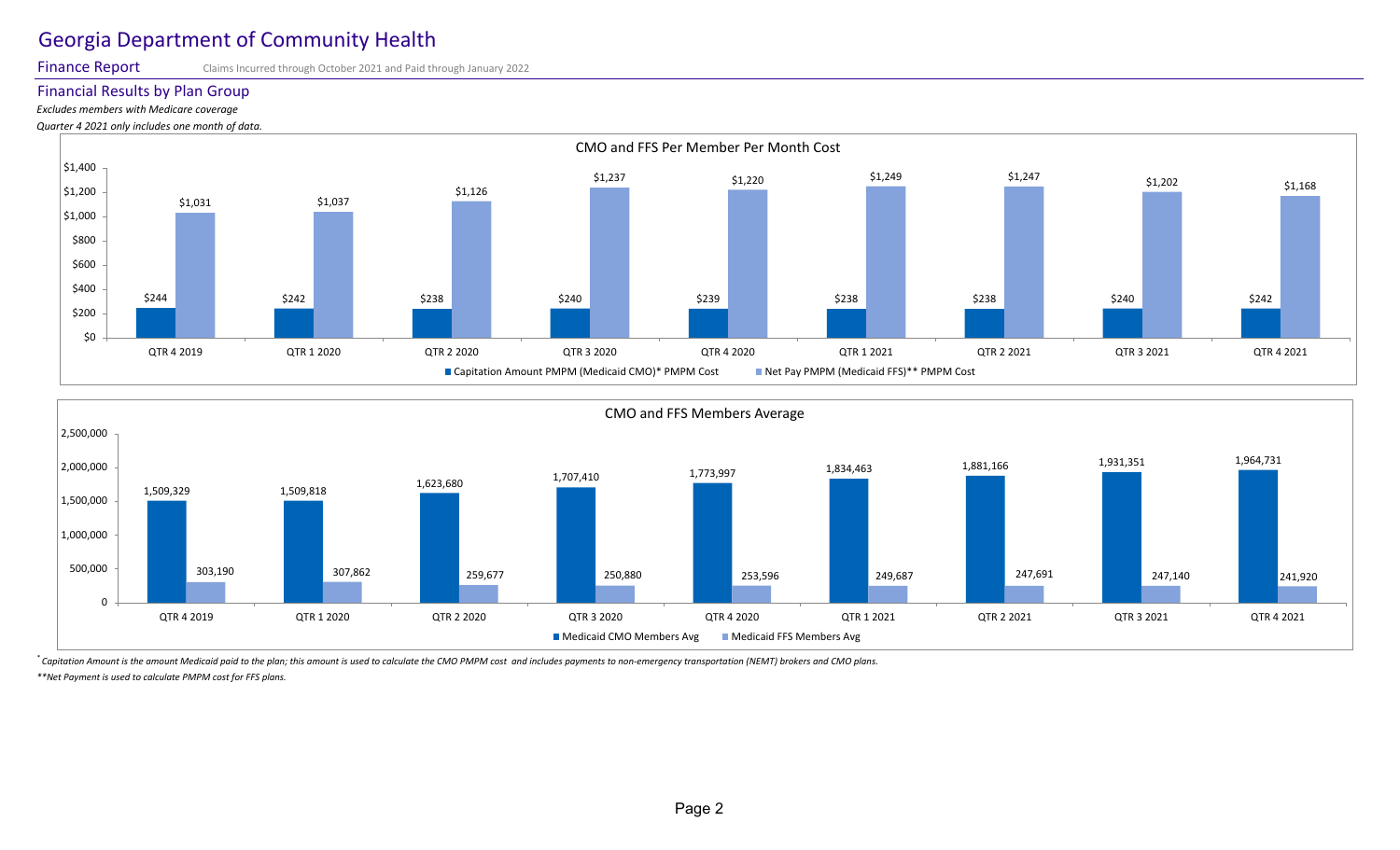Finance Report

## Claims Incurred through October 2021 and Paid through January 2022

## Financial Results by CMO

## *Excludes members with Medicare coverage*

*Quarter 4 2021 only includes one month of data.*

![](_page_2_Figure_6.jpeg)

![](_page_2_Figure_7.jpeg)

\*Capitation Amount is what Medicaid paid and excludes NEMT. Wellcare members moved to other plans in May 2021 due to merger with Peach State, which accounts for the large increase in Peach State members average in Q2 2021.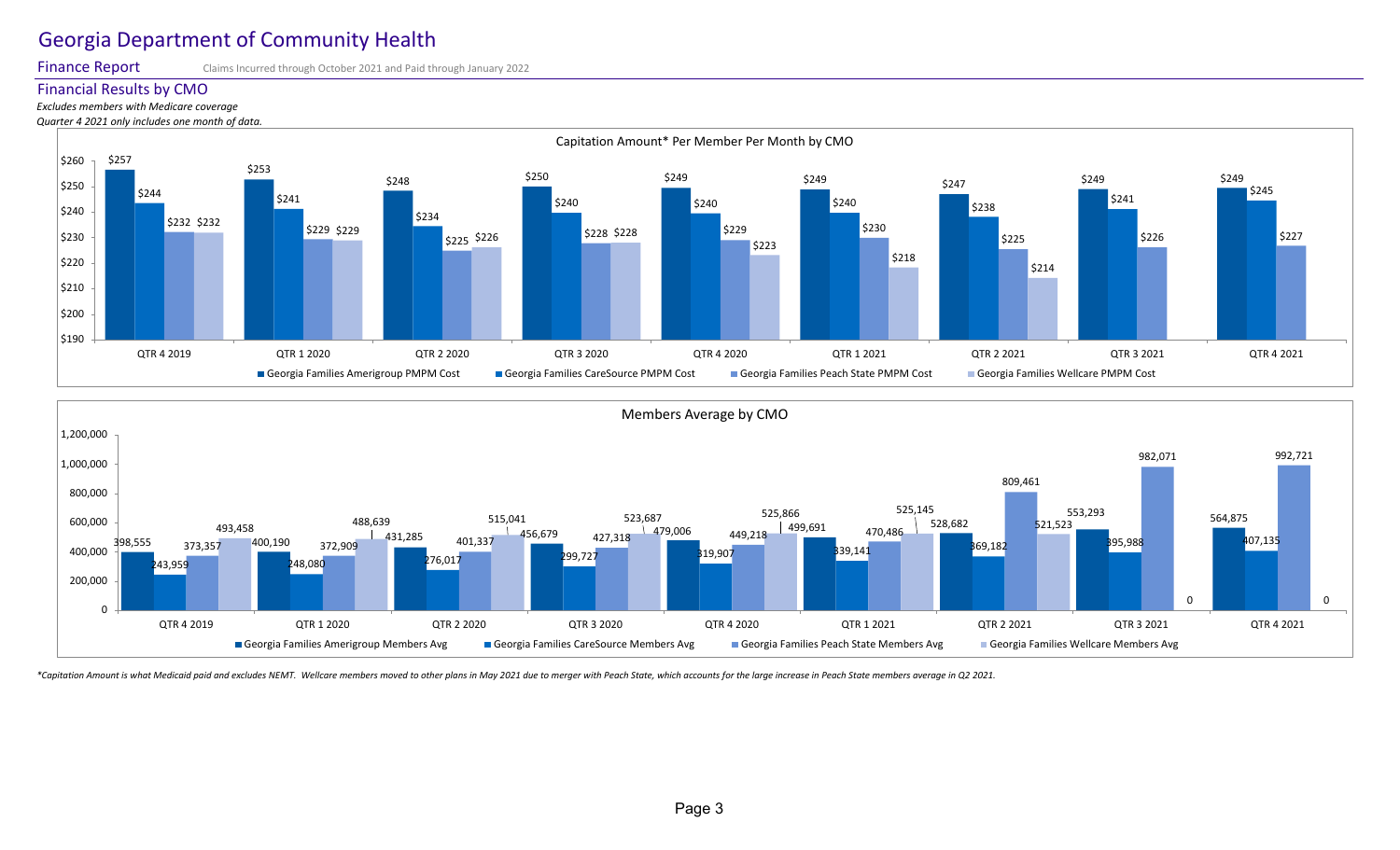Finance Report Claims Incurred through October 2021 and Paid through January 2022

# Long Term Care (LTC) Services Summary

Long Term Service and Support (LTSS) Participation and Net Payments by Category of Service

![](_page_3_Figure_4.jpeg)

![](_page_3_Figure_5.jpeg)

*Note: LTSS report includes members with Medicare coverage.*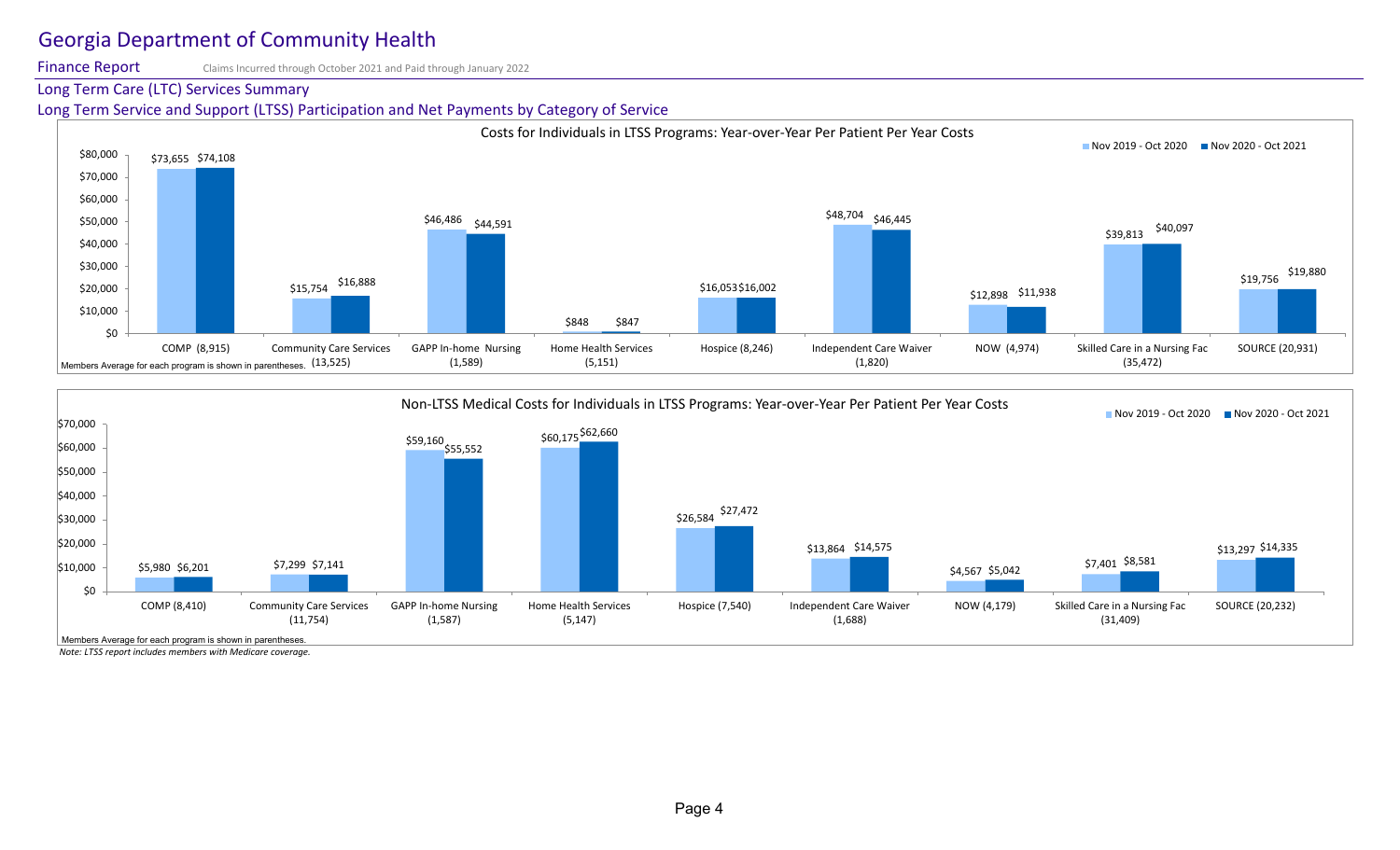## Finance Report

Claims Incurred through October 2021 and Paid through January 2022

# Cost by Aid Category Group

*Excludes members with Medicare coverage*

| <b>Aid Category</b><br>Group | <b>Measures</b>                            | Nov 2019 - Oct 2020 | Nov 2020 - Oct 2021 | % Change | <b>Nov 2019 - Oct</b><br><b>2020 PMPM</b> | <b>Nov 2020 - Oct</b><br><b>2021 PMPM</b> |  |
|------------------------------|--------------------------------------------|---------------------|---------------------|----------|-------------------------------------------|-------------------------------------------|--|
| <b>LIM</b>                   | Net Pay Med                                | \$405,874,939       | \$325,487,517       | $-20%$   | \$23                                      | \$16                                      |  |
|                              | Net Pay Rx                                 | \$32,950,533        | \$38,265,901        | 16%      | \$2                                       | \$2                                       |  |
|                              | <b>CMO Capitation Payments</b>             | \$4,045,055,285     | \$4,687,860,750     | 16%      | \$225                                     | \$228                                     |  |
|                              | P4HB Capitation Payments                   | \$23,275,620        | \$25,958,532        | 12%      | \$1                                       | \$1                                       |  |
|                              | <b>NEMT Capitation Payments</b>            | \$89,207,287        | \$105,695,593       | 18%      | \$5                                       | \$5                                       |  |
|                              | <b>Total Cost</b>                          | \$4,596,363,664     | \$5,183,268,293     | 13%      | \$255                                     | \$252                                     |  |
| <b>ABD</b>                   | Net Pay Med                                | \$2,431,883,627     | \$2,414,802,717     | $-1%$    | \$1,085                                   | \$1,087                                   |  |
|                              | Net Pay Rx                                 | \$814,354,946       | \$853,817,973       | 5%       | \$363                                     | \$384                                     |  |
|                              | <b>NEMT Capitation Payments</b>            | \$11,440,700        | \$11,600,039        | 1%       | \$5                                       | \$5                                       |  |
|                              | <b>Total Cost</b>                          | \$3,257,679,273     | \$3,280,220,729     | 1%       | \$1,454                                   | \$1,477                                   |  |
| <b>PCK</b>                   | Net Pay Med                                | \$12,608,918        | \$7,114,211         | -44%     | \$7                                       | \$3                                       |  |
|                              | Net Pay Rx                                 | \$2,581,404         | \$2,977,859         | 15%      | \$1                                       | \$1                                       |  |
|                              | <b>CMO Capitation Payments</b>             | \$295,903,815       | \$370,766,849       | 25%      | \$167                                     | \$177                                     |  |
|                              | <b>Total Cost</b>                          | \$311,094,137       | \$380,858,919       | 22%      | \$176                                     | \$182                                     |  |
| <b>Foster Care</b>           | Net Pay Med                                | \$25,754,462        | \$25,405,774        | $-1%$    | \$69                                      | \$67                                      |  |
|                              | Net Pay Rx                                 | \$8,361,253         | \$8,044,874         | $-4%$    | \$22                                      | \$21                                      |  |
|                              | <b>CMO Foster Care Capitation Payments</b> | \$181,877,275       | \$180,013,966       | $-1%$    | \$486                                     | \$475                                     |  |
|                              | <b>NEMT Capitation Payments</b>            | \$1,974,947         | \$2,002,432         | 1%       | \$5                                       | \$5                                       |  |
|                              | <b>Total Cost</b>                          | \$217,967,936       | \$215,467,045       | $-1%$    | \$582                                     | \$568                                     |  |
| Inmate                       | Net Pay Med                                | \$1,149,205         | \$382,150           | $-67%$   | \$6                                       | \$2                                       |  |
|                              | <b>Total Cost</b>                          | \$1,149,205         | \$382,150           | $-67%$   | \$6                                       | \$2                                       |  |

Measures Net Pay Med is the sum of facility and professional net payments.

Net Pay Rx is the net amount paid for prescriptions filled and exclude rebates and clawbacks. CMO Capitation Payment is the capitation amount constrained to Category of Service code 830 (Managed Care Organization).

CMO Foster Care Capitation Payment is the capitation amount constrained to Category of Service code 815 (Managed Care Foster Care).

P4HB Capitation Payment is the capitation amount constrained to Category of Service code 810 (Managed Care Healthy Babies Waiver).<br>NEMT Capitation Payment is the capitation amount constrained to Category of Service code 38

Total Cost is the sum of capitation amounts, net payment and administrative fees.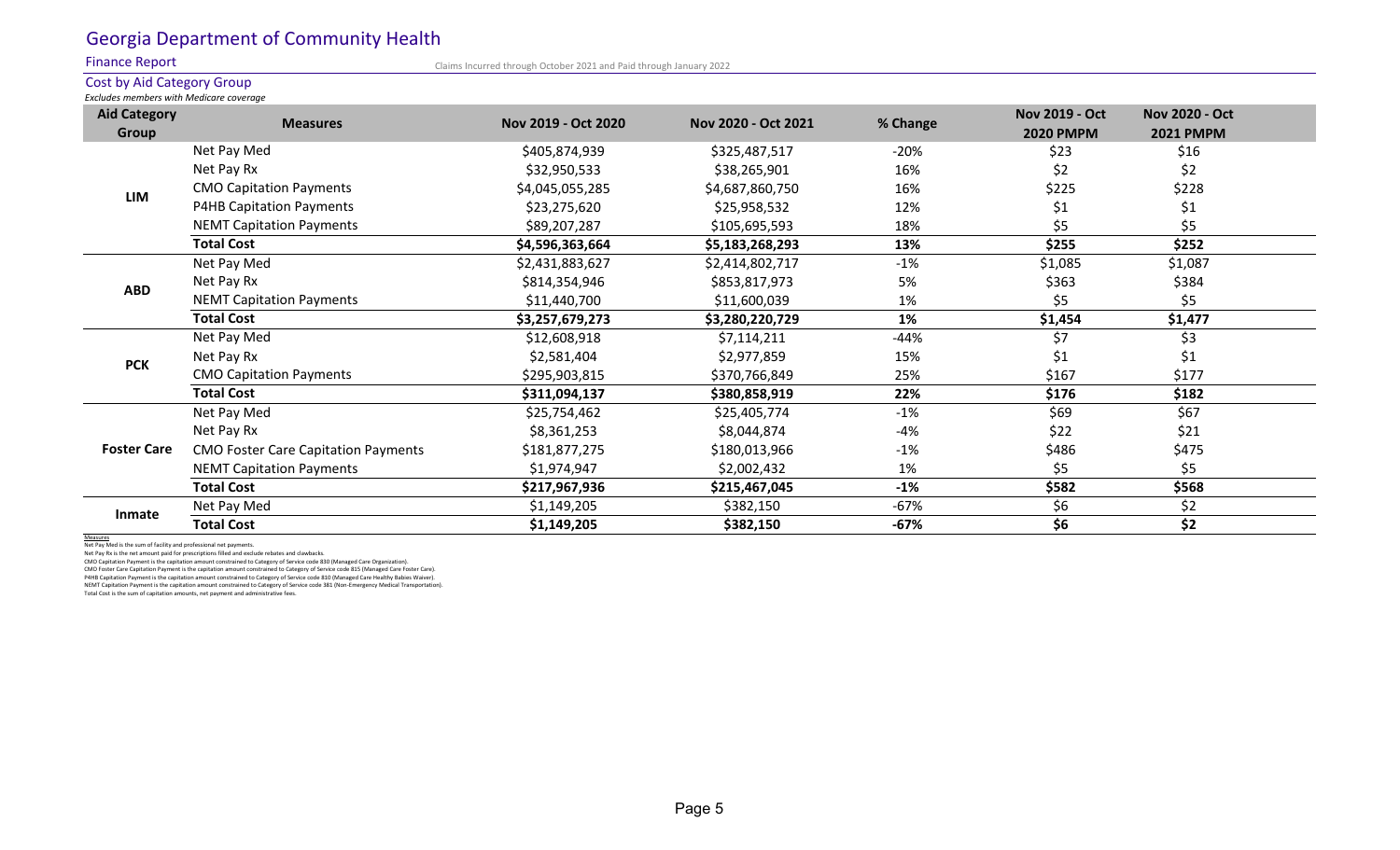Finance Report

Claims Incurred through October 2021 and Paid through January 2022

### Categories of Service Groupings

| <b>Excludes members with Medicare coverage</b> |                 |                 |                         |                      |                         |                    |                  |                            |
|------------------------------------------------|-----------------|-----------------|-------------------------|----------------------|-------------------------|--------------------|------------------|----------------------------|
| <b>Category of Service</b>                     | <b>Patients</b> | Payments        | <b>Cost Per Patient</b> | <b>Service Count</b> | <b>Cost Per Service</b> | <b>Claims Paid</b> | <b>Providers</b> | <b>Claims Per Provider</b> |
| <b>Inpatient Hospital Services</b>             | 188,953         | \$1,912,845,486 | \$10,123                | 234,729              | \$8,149                 | 235,890            | 451              | 523                        |
| <b>Outpatient Hospital Services</b>            | 674,046         | \$916,432,369   | \$1,360                 | 12,384,377           | \$74                    | 1,702,469          | 1,633            | 1,043                      |
| <b>Professional Services</b>                   | 1,559,117       | \$1,214,527,368 | \$779                   | 8,974,011            | \$135                   | 10,281,195         | 101,054          | 102                        |
| Pharmacy                                       | 1,287,788       | \$1,569,592,893 | \$1,219                 | 16,345,767           | \$96                    | 16,381,635         | 2,455            | 6,673                      |
| <b>Skilled Care in a Nursing Facility</b>      | 3,943           | \$180,754,119   | \$45,842                | 879,134              | \$206                   | 125.442            | 323              | 388                        |
| Dental                                         | 787,701         | \$256,249,249   | \$325                   | 1,589,773            | \$161                   | 1,661,203          | 2,904            | 572                        |
| <b>Behavioral Health</b>                       | 93,549          | \$328,317,348   | \$3,510                 | 7,227,859            | \$45                    | 2,040,389          | 1,709            | 1,194                      |
| Waiver                                         | 17,218          | \$557,978,897   | \$32,407                | 8,735,822            | \$64                    | 1,515,090          | 3,934            | 385                        |
| Other                                          | 1,464,859       | \$845,761,589   | \$577                   | 20,238,199           | \$42                    | 7,638,330          | 35,836           | 213                        |
| Total                                          | 1,896,324       | \$7,782,459,318 | \$4,104                 | 76,609,671           | \$102                   | 41,581,643         | 128,977          | 322                        |

Category of

Inpatient services are identified by Category of Service codes 001 and 010. Service Count reflects Admits.

Outpatient services are identified by Category of Service code 070. Service Count reflects Service Count.

Professional services are identified by Category of Service codes 330, 400, 410, 420, 430, 431, 432, 470, 480, 490, 550, 560, 570, 721 and 740. Service Counts reflects Visits Patient

Skilled Care in a Nursing Facility services are identified by Category of Service codes 110,140,170 and 180. Service Count reflects Days Billed LTC Calculated Fac.

Pharmacy services are identified by category of service codes 300 and 321. Service Count reflects Scripts Rx. Payments exclude rebates and clawbacks.

Waiver services are identified by Category of Service codes 590, 660, 680, 681, 930, 971 and 972. Service Count reflects Service Count.

Dental services are identified by Category of Service codes 450, 460. Service Count reflects Visits Patient.

Behavioral Health services are identified by Category of Service codes 440, 442, 445. Service Count reflects Service Count.

All other services are identified by excluding the Category of Service codes used in aforementioned groups. Service Count reflects Service Count.

Payments = Net Payment + CMO Plan Paid Amount. CMO Plan Paid Amount is the amount the plan pays to providers.